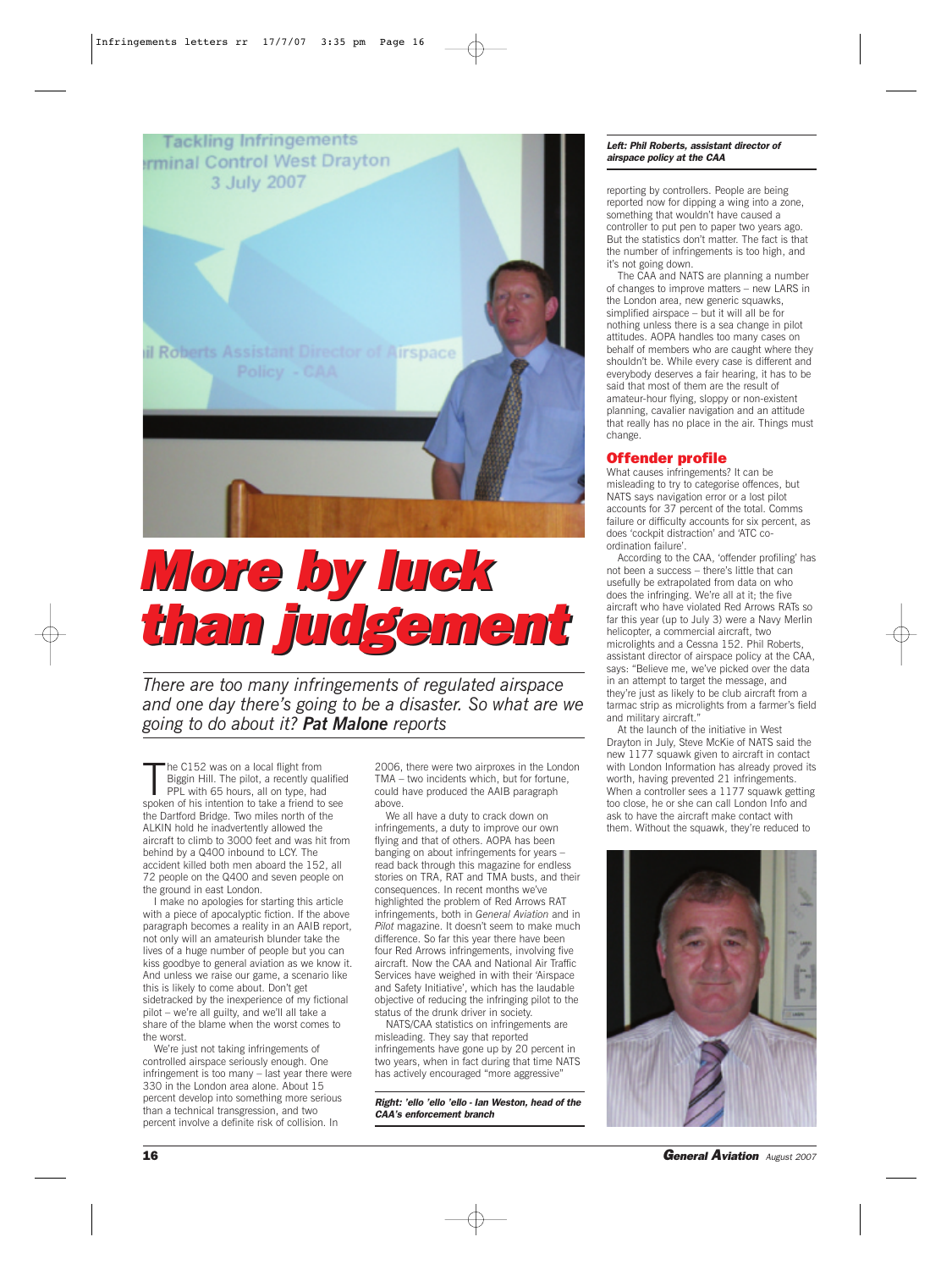ringing around likely ATC units fishing for information.

But while the squawk is useful, London Information will not be getting any more resources or personnel to handle it. There will still be two operators, overloaded to the point of wipe-out in the summer. Recognising this fact, Steve McKie would not recommend outright that pilots who were not in receipt of a service should contact London Information and squawk  $1177 -$  it's up to you.

Controllers are very pleased with the 'listen out' squawks that have been allocated to Manchester and Luton/Stansted. If you're in the region of these airfields, listen out on their frequency and input their special squawk – 7366 for Manchester, 0013 for Luton/Stansted – to show them you're listening. You don't have to talk to them, but they know they can raise you if they need to. You might hear, 'Aircraft squawking 0013 in the vicinity of Ware…' or whatever. This system is very popular with controllers, although they have experienced problems with people leaving the frequency and forgetting to change the squawk.

They're also looking forward to CAIT, the Controlled Airspace Infringement Tool, due to go live on London area screens shortly. This is a smart piece of software that identifies infringing aircraft and turns their trace magenta – very useful for a controller who's got his head down over his own traffic and doesn't instantly spot an intruder.

But a step change in the way in which London area traffic is handled will come with the establishment of 'London area LARS', which is effectively the expansion of Farnborough LARS to cover all the airspace around the London TMA. This is *Have you called 121.5 lately? Have you called 121.5 lately?* ringer right

a result of the ATSOCAS<br>review, which has been looking at air

traffic control services outside controlled airspace (hence the acronym) and in which AOPA has been closely involved. Unlike some other initiatives this one has money behind it, and Farnborough LARS will be beefed up to cope with the new business. The question of who will pay is left hanging. NATS will certainly fund it initially, but NATS is owned by the airlines and they don't give money to GA, they take money from GA. The extent of the service has also not been established – they will give traffic information 'subject to

**There**<sup>'s</sup> a comfort blanket out there for aviation's lost sheep,<br> **There**<sup>'s</sup> a comfort blanket until it's too late, says *Pat Malone*<br>
but many of us ignore it until the same

the number of reported infringements of<br>the number of reported has risen to its he number of the number of the number of the number of the number of the number of the number of the number of the number of the number of the number of the number of the number of the number of the number of the number of

happening as happening as<br>a result of the ATSOCAS

Helicopter Club of Great Britain, who fly local<br>Helicopter Club of Great Britain, who fly london

relationship for the side of the side of the side of the side of the side of the side of the side of the side o<br>Side of the side of the side of the side of the side of the side of the side of the side of the side of the si

the kit. Nor are truly happening



One factor common to most infringements is lack of proper planning. Didn't get the weather, didn't have an up-to-date chart, didn't draw a track on it, didn't get the Notams… you're not ticking any of Ian Weston's 'do not prosecute' boxes here.

- Do your homework. Draw lines on a map. Perhaps go over your route with someone who knows it, or a more experienced pilot. Get the Notams – the AIS website at www.ais.org.uk isn't the lumbering monster it used to be, and you can call the Notam office on 020 8745 3451 or 3450. Call the hotline 0500 354802. Do it now, and store the number in your mobile. Call it before every flight.
- Don't presume you'll be cleared to cross controlled airspace; have a 'plan B' ready in case you're refused entry. (If you feel you've been unreasonably excluded, call AOPA – don't let them get away with it.)
- Plan to leave a substantial buffer zone around restricted or controlled airspace. If you intend to scrape along the line, you're asking for trouble.
- Make sure your GPS is up to date some infringements have been caused by old data and only use the box for back-up.
- Switch on your transponder, Alt mode if you have it. Consider getting on to London Information and squawking 1177 when you're not under positive control. Use the 'listen out' squawks around Manchester, Luton and Stansted (but remember to go back to 7000 when you leave the frequency).
- If you think you've infringed airspace, tell ATC immediately, and if you're not with anyone, call D & D on 121.5 straight away. If you do this, not only will the CAA's legal department consider you to be a responsible and reasonable pilot, but you could save lives.
- Take criticism, and dish it out. Don't bridle (like I do) when someone points out you've done something dumb. Be big enough to accept that you're not the best pilot in the country.
- Above all, stop making excuses for infringements. Stop tolerating sloppy planning, by yourself or by others.

participant in this process, AOPA can vouch for the fact that the CAA has taken a more enlightened attitude to prosecutions for

airspace infringements in recent years. It has never prosecuted an infringing student and never would, except perhaps in

the most extraordinary circumstances. What it would do

instead is send the SRG, PLG and the enforcement branch around to the flying school involved and put everybody through the wringer, and you don't want that.

Similarly, it has taken heed of AOPA's long campaign to take the transponder issue out of the equation, as far as is humanly possible. Back in 2003 there was a court case in York following a Red Arrows display at Elvington which was

interrupted by four separate aircraft. Interrupted by four separate aircraft.<br>The CAA prosecuted only one pilot, despite<br>the fect that he was nuclear public despite Helicopter Club of Great Britain, with London to<br>Helicopter on the Heliroutes through London to elicopter Gillu the Heliroutes thrown the<br>controllers on that life looks like from the<br>show them what screen sontrollers on what life looks<br>show them what screen.<br>side of the radar screen.

the carry prosecuted only one phot, desp<br>the fact that he was the least culpable – he he fact that he was the least curpable – he<br>s was the only one they could catch, because he had his transponder on. AOPA argued not that the infringer shouldn't take his licks, but that it would compromise safety if the transponder was seen by pilots as an instrument of CAA retribution.

This has turned out to be a well-founded fear. Whatever the reason, GA pilots are simply not turning on their transponders. Irv Lee, who runs the excellent website www.flyontrack.co.uk (which contains massive

amounts of information to help you avoid infringements) reported to the initiative launch that fully 50 percent of the pilots he flew with as an instructor and examiner failed to turn on their transponders. Some of those who did failed to select Alt mode.

AOPA suspects that the CAA is bending over backwards to avoid a repeat of Elvington. Cases which might in the past have led to a prosecution have more recently not gone to court where transponders have been used. Ian Weston said: "Unless a pilot's actions are

deliberate, premeditated, reckless, or negligent, the CAA is unlikely to prosecute. A pilot who is using his transponder is less reckless than one who is not, and that would count in his favour when we were weighing up whether to prosecute.

"We look at all the circumstances. Did he do his planning, did he get the Notams, did he get the weather? Did he have his transponder on? If the answer is yes, it moves him towards being a reasonable and responsible pilot who made a mistake, and away from being a candidate for prosecution." The message is clear – turn it on, Alt mode if you have it.

Weston shares AOPA's view that a requirement to undergo retraining is often preferable to a prosecution, saying: "Where an infringement results from a mistake or misunderstanding and no real harm resulted, an agreement to undergo some retraining

might settle the matter."



added, they had dealt with an infringer who refused to accept a caution and a retraining requirement. He was therefore prosecuted and heavily fined, and paid a serious costs bill. Arrogance is a funny thing. Believe it or not, there are pilots who deliberately fly through

*General Aviation August 2007* 17

Crime and punishment There is no new element of threat in the CAA/NATS initiative on infringements. Quite the opposite. At the launch the CAA's head of enforcement Ian Weston set out the Authority's policy on prosecutions, and as a long-time

workload'.

T